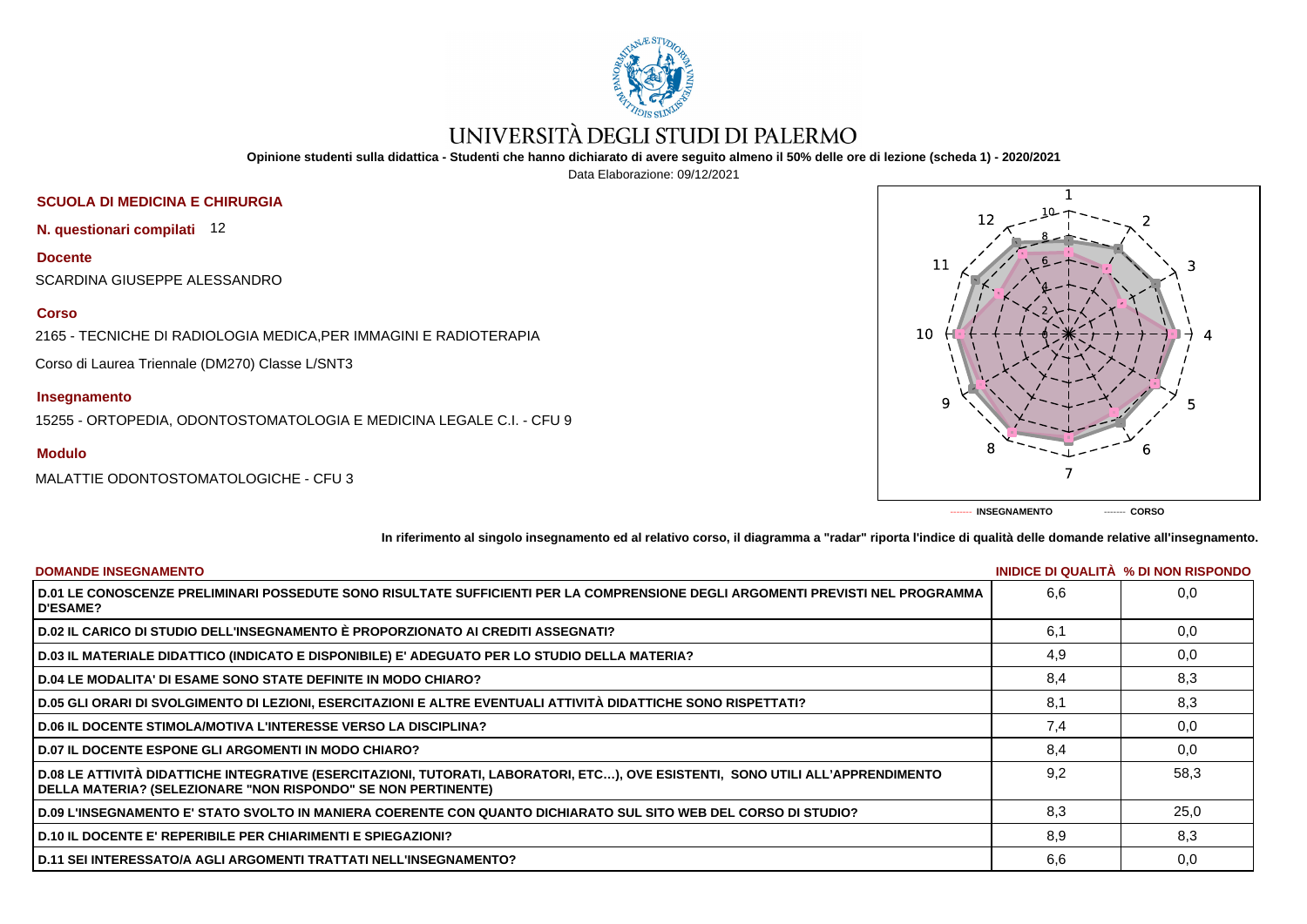**DOMANDE INSEGNAMENTO INIDICE DI QUALITÀ % DI NON RISPONDO**

**D.12 SEI COMPLESSIVAMENTE SODDISFATTO DI COME E' STATO SVOLTO QUESTO INSEGNAMENTO, ANCHE NEL CASO IN CUI QUESTO SIA STATO FRUITO CON MODALITA' A DISTANZA?**

#### **INFO STUDENTE E SUGGERIMENTI**

|                                                                                                                                                                    | 1° IN CORSO                                 |                                          | 2° IN CORSO                                | 3° IN CORSO                                                                                                       |                             | 4° IN CORSO                                                                                          |                                  |      | 5° IN CORSO                                                                                                                     |                             |                                               | 6° IN CORSO                               |     | <b>FUORI CORSO</b>  |
|--------------------------------------------------------------------------------------------------------------------------------------------------------------------|---------------------------------------------|------------------------------------------|--------------------------------------------|-------------------------------------------------------------------------------------------------------------------|-----------------------------|------------------------------------------------------------------------------------------------------|----------------------------------|------|---------------------------------------------------------------------------------------------------------------------------------|-----------------------------|-----------------------------------------------|-------------------------------------------|-----|---------------------|
| <b>D.02 ANNO DI CORSO</b>                                                                                                                                          | 0,0                                         |                                          | 75,0<br>8,3                                |                                                                                                                   |                             | 0,0                                                                                                  |                                  | 0,0  |                                                                                                                                 |                             |                                               | 0,0                                       |     | 16,7                |
|                                                                                                                                                                    | <b>LICEO</b><br><b>CLASSICO</b>             | <b>LICEO SOCIO-</b><br><b>PEDAGOGICO</b> | <b>IST. TECNICO</b><br><b>PER GEOMETRI</b> | <b>LICEO</b><br><b>SCIENTIFICO</b>                                                                                |                             | <b>IST. TECNICO</b>                                                                                  | <b>COMMERCIALE PROFESSIONALE</b> |      | IST.                                                                                                                            |                             | <b>ALTRI LICEI</b>                            | <b>IST. TECNICO</b><br><b>INDUSTRIALE</b> |     | <b>ALTRO</b>        |
| <b>D.01 SCUOLA SECONDARIA DI</b><br><b>PROVENIENZA</b>                                                                                                             | 8,3<br>25,0                                 |                                          | 0,0                                        | 50,0                                                                                                              |                             | 0,0                                                                                                  |                                  | 0,0  |                                                                                                                                 | 0,0                         |                                               | 8,3                                       |     | 8,3                 |
|                                                                                                                                                                    | <b>IN SEDE</b>                              |                                          |                                            |                                                                                                                   | <b>FUORI SEDE PENDOLARE</b> |                                                                                                      |                                  |      |                                                                                                                                 | <b>FUORI SEDE STANZIALE</b> |                                               |                                           |     |                     |
| <b>D.02 RESIDENZA</b>                                                                                                                                              | 16,7                                        |                                          |                                            |                                                                                                                   | 50,0                        |                                                                                                      |                                  |      |                                                                                                                                 |                             |                                               | 33,3                                      |     |                     |
|                                                                                                                                                                    | $0 - 30$                                    | $31 - 60$                                | 61-90                                      | 91-120                                                                                                            |                             | 121-150                                                                                              | 151-180                          |      | 181-210                                                                                                                         |                             | 211-240                                       | 241-270                                   |     | 271-300             |
| <b>D.03 NUMERO TOTALE DI CREDITI</b><br><b>ACQUISITI ALLA DATA DELLA</b><br><b>RILEVAZIONE</b>                                                                     | 16,7                                        | 41,7                                     | 25,0                                       | 16,7                                                                                                              |                             | 0,0                                                                                                  | 0,0                              |      | 0,0                                                                                                                             |                             | 0,0                                           | 0,0                                       |     | 0,0                 |
|                                                                                                                                                                    | <b>ESCLUSIVAMENTE IN</b><br><b>PRESENZA</b> |                                          |                                            | <b>SIMULTANEAMENTE IN</b><br>PRESENZA O IN MODALITÀ<br><b>BLENDED (IN PARTE A</b><br><b>DISTANZA)</b>             |                             | <b>ESCLUSIVAMENTE A</b><br><b>DISTANZA.</b><br><b>PREVALENTEMENTE IN</b><br><b>MODALITÀ SINCRONA</b> |                                  |      | <b>MODALITÀ ASINCRONA (CON</b><br>PUBBLICAZIONE DI LEZIONI<br><b>REGISTRATE ED EVENTUALI</b><br><b>INCONTRI CON IL DOCENTE)</b> | <b>DISTANZA.</b>            | <b>ESCLUSIVAMENTE A</b><br>PREVALENTEMENTE IN |                                           |     | <b>NON RISPONDO</b> |
| <b>D.13 L'INSEGNAMENTO È STATO</b><br><b>EROGATO DAL DOCENTE</b>                                                                                                   | 8,3                                         |                                          |                                            | 0,0                                                                                                               |                             | 75,0                                                                                                 |                                  | 16,7 |                                                                                                                                 |                             |                                               |                                           | 0,0 |                     |
|                                                                                                                                                                    | <b>INTERAMENTE IN PRESENZA</b>              |                                          |                                            | <b>PREVALENTEMENTE IN</b><br>PRESENZA (PER OLTRE IL 75% E PARZIALMENTE A DISTANZA<br><b>DEL MONTE ORE TOTALE)</b> |                             | (CIRCA IL 50% DELLE ORE PER<br><b>CIASCUNA MODALITÀ)</b>                                             |                                  |      | <b>PARZIALMENTE IN PRESENZA ESCLUSIVAMENTE A DISTANZA</b>                                                                       |                             |                                               |                                           |     | <b>NON RISPONDO</b> |
| <b>D.14 IN CASO DI DIDATTICA</b><br><b>"BLENDED" O DI LEZIONI RESE</b><br>DISPONIBILI IN PIATTAFORMA, HAI<br><b>SCELTO DI FREQUENTARE</b><br><b>L'INSEGNAMENTO</b> | 0,0                                         |                                          |                                            | 8,3                                                                                                               |                             | 0,0                                                                                                  |                                  |      |                                                                                                                                 | 25,0                        |                                               |                                           |     | 66,7                |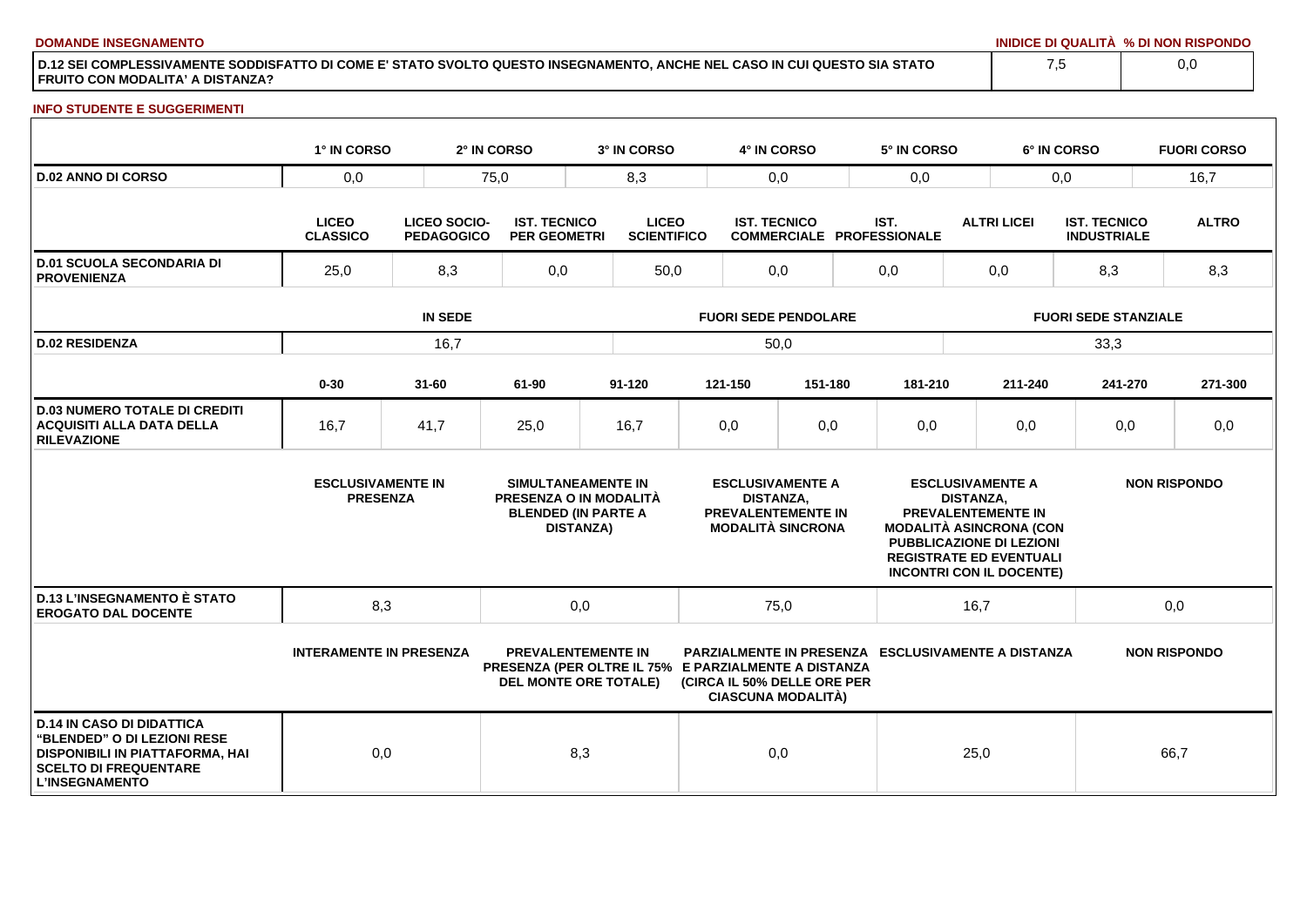|                                                                                                                                                                                                                    |                                | SÌ                                                                                                                                                                                                                |     | <b>NO</b>                                                                                                       |                                                                               |      |                                                                  |                   | <b>SOLO IN PARTE</b> |                                                                                 |                 |            |                     | <b>NON RISPONDO</b> |                               |  |
|--------------------------------------------------------------------------------------------------------------------------------------------------------------------------------------------------------------------|--------------------------------|-------------------------------------------------------------------------------------------------------------------------------------------------------------------------------------------------------------------|-----|-----------------------------------------------------------------------------------------------------------------|-------------------------------------------------------------------------------|------|------------------------------------------------------------------|-------------------|----------------------|---------------------------------------------------------------------------------|-----------------|------------|---------------------|---------------------|-------------------------------|--|
| <b>D.15 INDIPENDENTEMENTE DALLA</b><br><b>MODALITÀ DI EROGAZIONE</b><br>DELL'INSEGNAMENTO, IL DOCENTE<br>HA RESO DISPONIBILI LE SUE LEZIONI<br><b>REGISTRATE SU PIATTAFORMA?</b>                                   | 0,0                            |                                                                                                                                                                                                                   |     |                                                                                                                 | 75,0                                                                          |      |                                                                  | 0,0               |                      |                                                                                 |                 |            | 25,0                |                     |                               |  |
|                                                                                                                                                                                                                    |                                | <b>TRAMITE</b><br><b>TRAMITE</b><br><b>RICEVIMENTO SU</b><br><b>APPUNTAMENTI A</b><br><b>RICHIESTA SU</b><br>PIATTAFORMA,<br><b>NEGLI ORARI</b><br><b>PIATTAFORMA</b><br><b>PREDEFINITI DAL</b><br><b>DOCENTE</b> |     |                                                                                                                 | <b>TRAMITE EMAIL</b>                                                          |      | <b>TRAMITE CHAT O</b><br>PER TELEFONO, SU<br><b>APPUNTAMENTO</b> |                   |                      | DURANTE LE LEZIONI DURANTE LE LEZIONI<br><b>IN PRESENZA</b>                     |                 | A DISTANZA |                     | <b>NON RISPONDO</b> |                               |  |
| D.16 CON QUALI MODALITÀ HAI<br><b>INTERAGITO PREVALENTEMENTE CON</b><br>IL DOCENTE DURANTE LA FASE DI<br><b>SVOLGIMENTO DELL'INSEGNAMENTO?</b>                                                                     | 0,0                            |                                                                                                                                                                                                                   | 0,0 | 8,3                                                                                                             |                                                                               | 16,7 |                                                                  |                   | 8,3                  |                                                                                 | 25,0            |            | 41,7                |                     |                               |  |
|                                                                                                                                                                                                                    | $\mathbf{1}$                   | $\overline{2}$                                                                                                                                                                                                    |     | 3                                                                                                               | 4                                                                             | 5    |                                                                  | 6                 | $\overline{7}$       | 8                                                                               |                 | 9          |                     | 10                  | <b>NON</b><br><b>RISPONDO</b> |  |
| D.17 IL DOCENTE TI E SEMBRATO A<br><b>SUO AGIO NELLA GESTIONE DELLA</b><br><b>DIDATTICA A DISTANZA?</b>                                                                                                            | 0,0                            | 0,0                                                                                                                                                                                                               |     | 0,0                                                                                                             | 0,0                                                                           | 8,3  |                                                                  | 16,7              | 0,0                  | 41,7                                                                            |                 | 8,3        |                     | 16,7                | 8,3                           |  |
|                                                                                                                                                                                                                    | <b>NELLA STESSA CITTÀ SEDE</b> | <b>DEL CORSO</b>                                                                                                                                                                                                  |     |                                                                                                                 | IN UN'ALTRA CITTÀ/PAESE,<br><b>ENTRO 50 KM DALLA SEDE</b><br><b>DEL CORSO</b> |      | IN UN'ALTRA CITTÀ/PAESE, A<br>PIÙ DI 50 KM DALLA SEDE DEL        | <b>CORSO</b>      |                      | IN UN ALTRO PAESE UE O                                                          | <b>EXTRA UE</b> |            |                     | <b>NON RISPONDO</b> |                               |  |
| <b>D.18 NEL PERIODO DI FREQUENZA</b><br><b>DELL'INSEGNAMENTO HAI ABITATO</b><br><b>PREVALENTEMENTE:</b>                                                                                                            |                                | 41,7                                                                                                                                                                                                              |     |                                                                                                                 | 16,7                                                                          |      |                                                                  | 16,7              |                      | 0,0                                                                             |                 |            | 25,0                |                     |                               |  |
|                                                                                                                                                                                                                    | <b>UNO SPAZIO PRIVATO</b>      |                                                                                                                                                                                                                   |     | SI, HO AVUTO A DISPOSIZIONE SI, HO AVUTO A DISPOSIZIONE SI, HO AVUTO A DISPOSIZIONE<br>UNO SPAZIO CONDIVISO CON | <b>ORARI A ROTAZIONE</b>                                                      |      | <b>UNO SPAZIO CONDIVISO E</b><br><b>CON SOVRAPPOSIZIONE DI</b>   | <b>ORARI</b>      |                      | <b>NO, NON HO AVUTO A</b><br><b>DISPOSIZIONE UNO SPAZIO</b><br><b>SPECIFICO</b> |                 |            | <b>NON RISPONDO</b> |                     |                               |  |
| <b>D.19 NELL'ALLOGGIO IN CUI HAI</b><br><b>ABITATO HAI AVUTO A DISPOSIZIONE</b><br>UNO SPAZIO NEL QUALE POTERE<br>SVOLGERE EVENTUALI ATTIVITÀ DI<br>STUDIO A DISTANZA (LEZIONI,<br><b>COLLOQUI CON DOCENTI, )?</b> |                                | 58,3                                                                                                                                                                                                              |     |                                                                                                                 | 8,3                                                                           |      |                                                                  | 0,0               |                      | 0,0                                                                             |                 | 33,3       |                     |                     |                               |  |
|                                                                                                                                                                                                                    |                                | <b>PC</b>                                                                                                                                                                                                         |     |                                                                                                                 | <b>TABLET</b>                                                                 |      |                                                                  | <b>SMARTPHONE</b> |                      |                                                                                 | <b>ALTRO</b>    |            |                     | <b>NON RISPONDO</b> |                               |  |
| <b>D.20 DURANTE LA FREQUENZA</b><br><b>DELL'INSEGNAMENTO QUALE</b><br>STRUMENTAZIONE HAI UTILIZZATO IN<br><b>CASA PIÙ FREQUENTEMENTE?</b>                                                                          |                                | 50,0                                                                                                                                                                                                              |     |                                                                                                                 | 0,0                                                                           |      |                                                                  | 25,0              |                      | 0,0                                                                             |                 |            | 25,0                |                     |                               |  |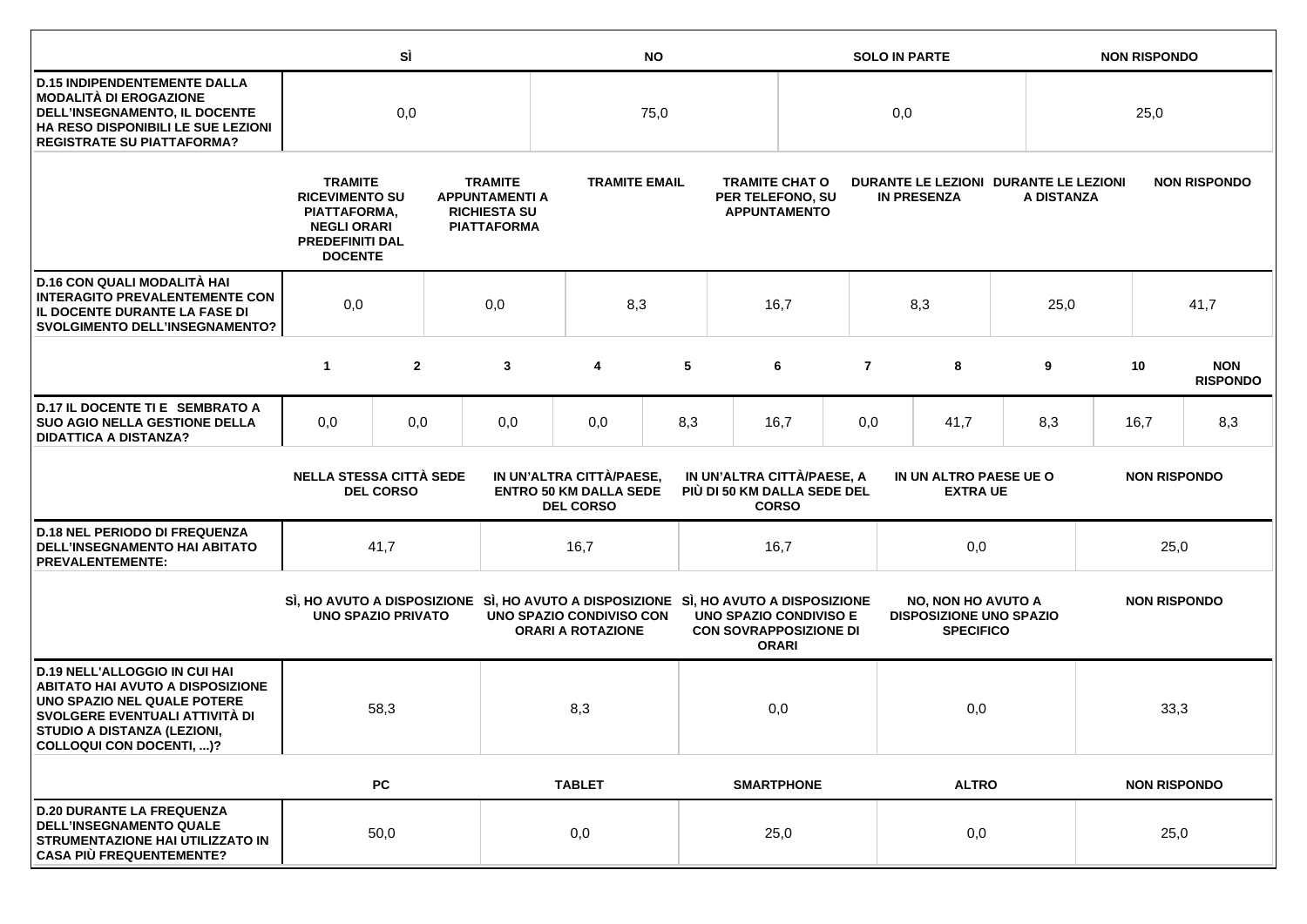|                                                                                                                                                                                                                                                                                    |             | AD USO ESCLUSIVAMENTE<br><b>PERSONALE</b> |              | AD USO CONDIVISO, CON<br><b>ORARI A ROTAZIONE</b> | AD USO CONDIVISO, CON<br>SOVRAPPOSIZIONE DI ORARI |           |                |  | <b>NON HO AVUTO A</b><br><b>DISPOSIZIONE IN CASA</b><br><b>ALCUNO STRUMENTO</b> |                     | <b>NON RISPONDO</b> |                               |  |  |  |
|------------------------------------------------------------------------------------------------------------------------------------------------------------------------------------------------------------------------------------------------------------------------------------|-------------|-------------------------------------------|--------------|---------------------------------------------------|---------------------------------------------------|-----------|----------------|--|---------------------------------------------------------------------------------|---------------------|---------------------|-------------------------------|--|--|--|
| <b>D.21 CON QUALE MODALITÀ DI</b><br>UTILIZZO HAI AVUTO A DISPOSIZIONE<br>IN CASA UN PC/TABLET?                                                                                                                                                                                    | 50,0        |                                           |              | 0,0                                               | 0,0                                               |           |                |  |                                                                                 |                     |                     | 50,0                          |  |  |  |
|                                                                                                                                                                                                                                                                                    | $\mathbf 1$ | $\mathbf{2}$                              | $\mathbf{3}$ | 4                                                 | 5                                                 | 6         | $\overline{7}$ |  | 8                                                                               | 9                   | 10                  | <b>NON</b><br><b>RISPONDO</b> |  |  |  |
| <b>D.22 LE APPARECCHIATURE</b><br>(COMPUTER, TABLET, TELEFONINO) E<br>LA CONNESSIONE INTERNET A TUA<br><b>DISPOSIZIONE TI HANNO PERMESSO</b><br>DI FRUIRE IN MODO SODDISFACENTE<br>(AUDIO, VIDEO, INTERATTIVITÀ) DELLE<br>ATTIVITÀ DELL'INSEGNAMENTO<br><b>EROGATE A DISTANZA?</b> | 0,0         | 0,0                                       | 8,3          | 0,0                                               | 0,0                                               | 0,0       | 8,3            |  | 16,7                                                                            | 8,3                 | 25,0                | 33,3                          |  |  |  |
|                                                                                                                                                                                                                                                                                    |             | SI<br><b>NO</b>                           |              |                                                   |                                                   |           |                |  |                                                                                 | <b>NON RISPONDO</b> |                     |                               |  |  |  |
| <b>D.23 SUGGERISCI DI ALLEGGERIRE IL</b><br><b>CARICO DIDATTICO COMPLESSIVO</b>                                                                                                                                                                                                    |             | 50,0<br>16,7                              |              |                                                   |                                                   |           |                |  | 33,3                                                                            |                     |                     |                               |  |  |  |
|                                                                                                                                                                                                                                                                                    |             | SI<br><b>NO</b>                           |              |                                                   |                                                   |           |                |  |                                                                                 | <b>NON RISPONDO</b> |                     |                               |  |  |  |
| <b>D.24 SUGGERISCI DI AUMENTARE</b><br>L'ATTIVITA' DI SUPPORTO DIDATTICO                                                                                                                                                                                                           |             | 33,3                                      |              |                                                   |                                                   | 50,0      |                |  | 16,7                                                                            |                     |                     |                               |  |  |  |
|                                                                                                                                                                                                                                                                                    |             | SI                                        |              |                                                   | <b>NO</b><br><b>NON RISPONDO</b>                  |           |                |  |                                                                                 |                     |                     |                               |  |  |  |
| <b>D.25 SUGGERISCI DI FORNIRE PIU'</b><br><b>CONOSCENZE DI BASE</b>                                                                                                                                                                                                                |             | 50,0                                      |              |                                                   | 33,3                                              |           |                |  |                                                                                 | 16,7                |                     |                               |  |  |  |
|                                                                                                                                                                                                                                                                                    |             | SI                                        |              |                                                   | <b>NO</b>                                         |           |                |  |                                                                                 |                     | <b>NON RISPONDO</b> |                               |  |  |  |
| <b>D.26 SUGGERISCI DI ELIMINARE DAL</b><br>PROGRAMMA ARGOMENTI GIA'<br><b>TRATTATI IN ALTRI INSEGNAMENTI</b>                                                                                                                                                                       |             | 16,7                                      |              | 66,7                                              |                                                   |           |                |  |                                                                                 | 16,7                |                     |                               |  |  |  |
|                                                                                                                                                                                                                                                                                    |             | SI                                        |              |                                                   | <b>NO</b><br><b>NON RISPONDO</b>                  |           |                |  |                                                                                 |                     |                     |                               |  |  |  |
| <b>D.27 SUGGERISCI DI MIGLIORARE IL</b><br><b>COORDINAMENTO CON ALTRI</b><br><b>INSEGNAMENTI</b>                                                                                                                                                                                   |             | 25,0                                      |              |                                                   | 25,0                                              |           |                |  |                                                                                 | 50,0                |                     |                               |  |  |  |
|                                                                                                                                                                                                                                                                                    |             | SI                                        |              |                                                   |                                                   | <b>NO</b> |                |  |                                                                                 |                     | <b>NON RISPONDO</b> |                               |  |  |  |
| <b>D.28 SUGGERISCI DI MIGLIORARE LA</b><br>QUALITA' DEL MATERIALE DIDATTICO                                                                                                                                                                                                        |             | 50,0                                      |              | 25,0                                              |                                                   |           |                |  |                                                                                 | 25,0                |                     |                               |  |  |  |